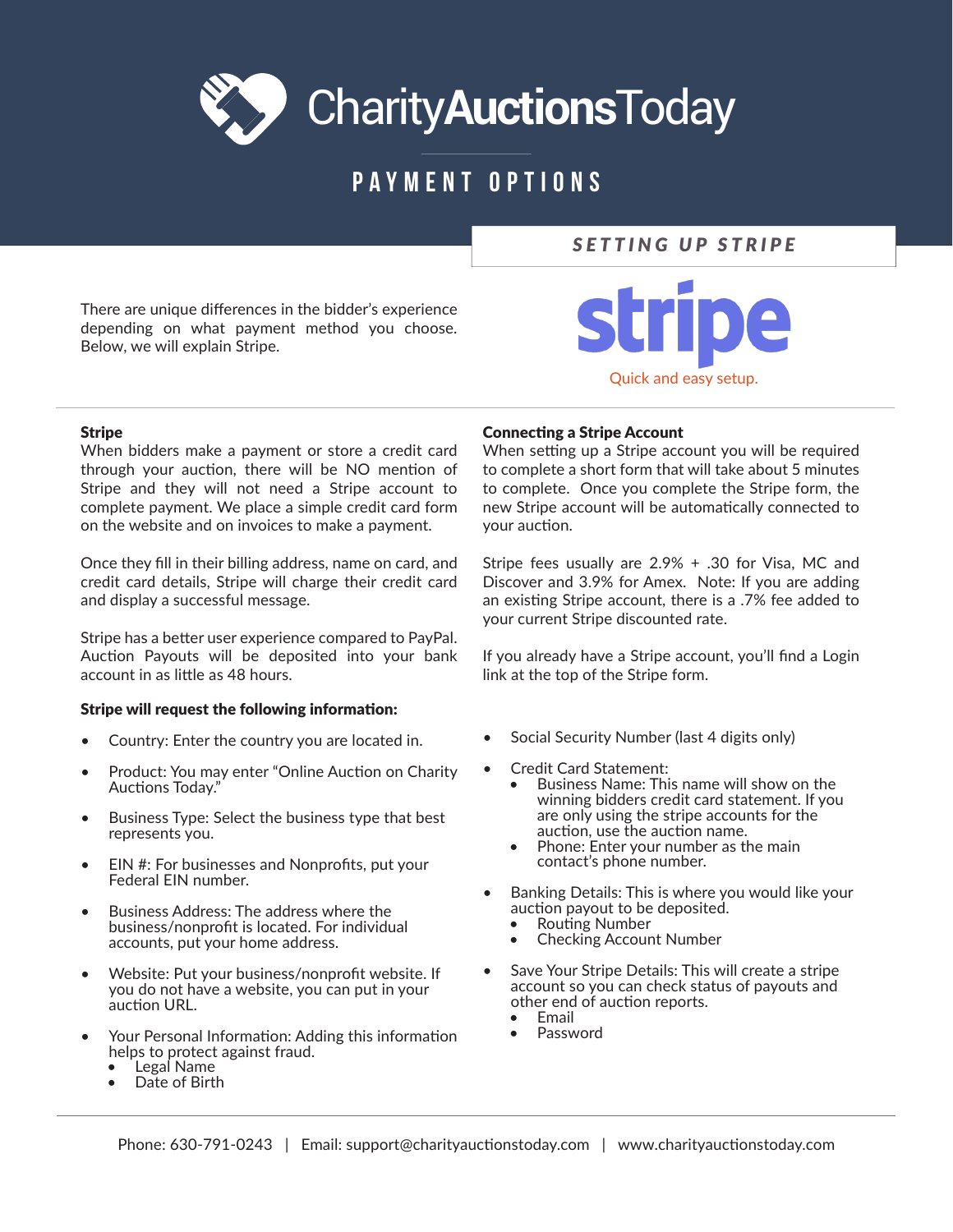# **CharityAuctionsToday**

# **PAYMENT OPTIONS**

## SETTING UP PAYPAL

There are unique differences in the bidder's experience depending on what payment method you choose. Below, we will explain PayPal.



## **PavPal**

You will need a PayPal "Pro" account when using our Free Plan or if you want to pre-register credit cards on a pre-paid plan. Please check your PayPal account to verify you have a PayPal Pro activated. If you do NOT have a PavPal Pro account, the auction will NOT work. PayPal Charges \$30/month for a Pro account.

## The Bidder Checkout Experience with PayPal: Step 1:

When paying an auction invoice or cash donation, the bidder will be prompted to click the PayPal Checkout button.

## Step 2:

Users will be prompted to log into PayPal if they have an existing account. If they do not have an account PayPal will ask them to click the "Pay with Debit or Credit Card" button.

## Step 3:

When checking out as a guest with Debit or Credit Card, PayPal will request the following information:

- $\bullet$ Country
- **Credit Card Details**
- **Billing Address**
- **Contact Information**
- If the user would like to create a PayPal account  $\bullet$

The Pay Now button will complete the checkout process.

#### Step 4:

Bidder will be redirected back to CharityAuctionsToday and we will display a success message.

| <b>United States</b>                                                                                              |                                                                                                      | way to pay<br>No matter where you shop, we keep your<br>financial information secure. |
|-------------------------------------------------------------------------------------------------------------------|------------------------------------------------------------------------------------------------------|---------------------------------------------------------------------------------------|
| VISA NE NE NE NE                                                                                                  |                                                                                                      |                                                                                       |
| Card number                                                                                                       |                                                                                                      |                                                                                       |
| Expires                                                                                                           | CSC<br>$\overline{\phantom{0}}$                                                                      |                                                                                       |
| First name                                                                                                        | Last name                                                                                            |                                                                                       |
| <b>Billing address</b>                                                                                            |                                                                                                      |                                                                                       |
| Street address                                                                                                    |                                                                                                      |                                                                                       |
| Apt., ste., bldg.                                                                                                 |                                                                                                      |                                                                                       |
| City                                                                                                              |                                                                                                      |                                                                                       |
| State                                                                                                             | ZIP code                                                                                             |                                                                                       |
| Email                                                                                                             |                                                                                                      |                                                                                       |
|                                                                                                                   | J                                                                                                    |                                                                                       |
| Save your payment info for faster                                                                                 |                                                                                                      |                                                                                       |
| checkout on this device<br>Touch™ and a PayPal account.                                                           | Speed through checkout faster than ever with One                                                     |                                                                                       |
| How fast?                                                                                                         |                                                                                                      |                                                                                       |
| · Choose PayPal on eligible merchant sites<br>• Review your purchase and click to pay                             |                                                                                                      |                                                                                       |
| this device - no password or card info to enter.<br>(We don't recommend enabling One Touch on<br>shared devices.) | That's it! With One Touch, you can skip login on                                                     |                                                                                       |
| - check your email for important details.                                                                         | You'll need to create a password later to access<br>all other member benefits and account statements |                                                                                       |
|                                                                                                                   |                                                                                                      |                                                                                       |
| account                                                                                                           | Save my payment info and create a PayPal                                                             |                                                                                       |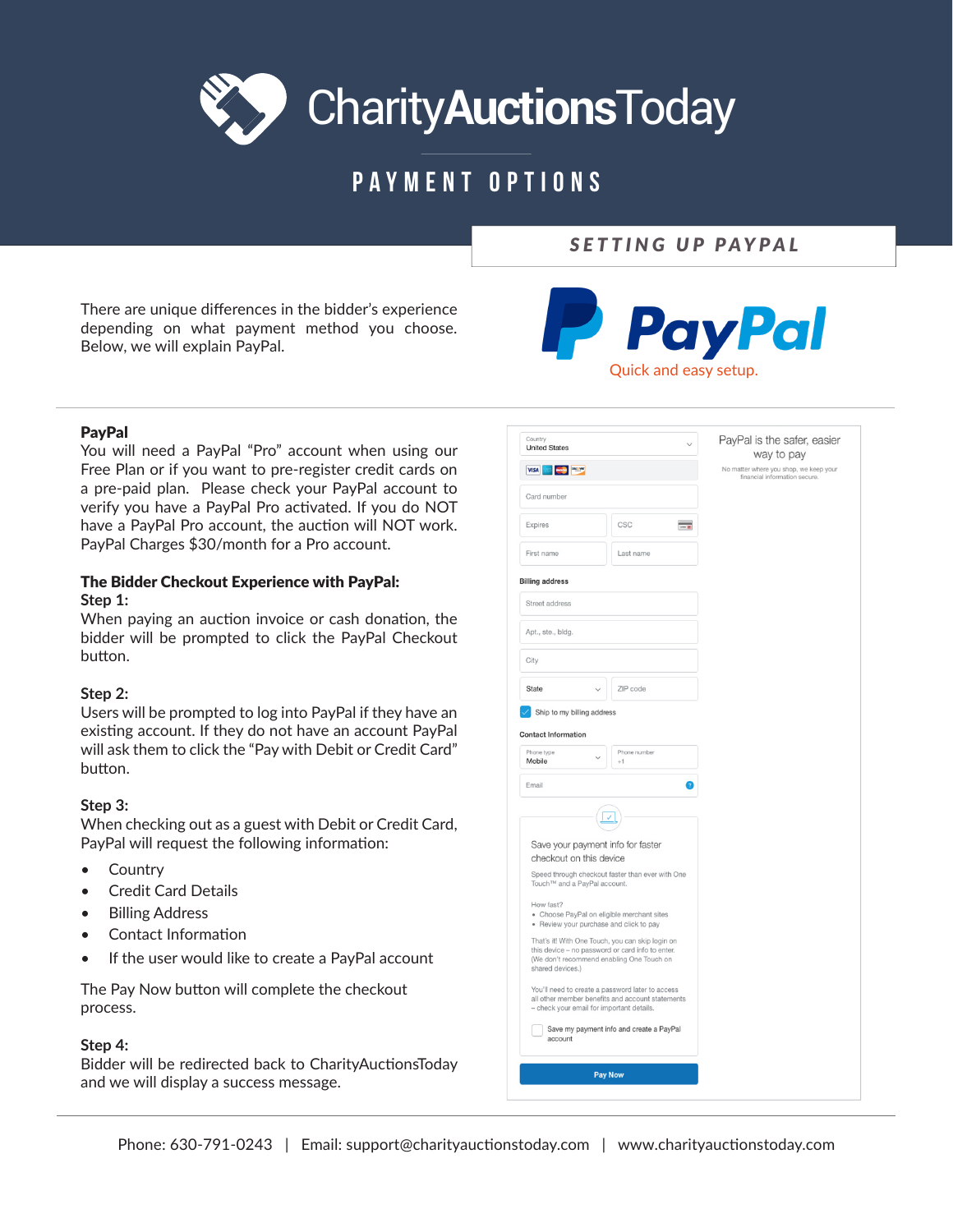

# **PAYMENT OPTIONS**

## SETTING UP PAYPAL

## **Connecting PayPal to Your Auction:**

Step 1:

From the Set Payment Options page, click the "Get Started" button under the PayPal option.

## Step 2:

PayPal will prompt you to log into your PayPal account.

## Step 3:

Once you login for the first time, PayPal will ask you to Authorize CharityAuctionsToday to process payments for you.

## Step 4:

When you click the Go Back to Charity Auctions Today button, PayPal will prompt you to Login again.

This second login will allow PayPal to pull out our Charity Auctions Today Performance Fee. This is also known as "Create Billing Agreement". PayPal will only take out our performance fee when you have a PayPal balance.

## Step 5:

Agree to the PayPal terms and you will finish the connection to link PayPal Pro to your auction.

## Step 6:

After you agree, we will bring you back to the CharityAuctionsToday Set Payment Options page.

## Step 7:

Place a test bid before you launch the auction. If you can successfully place a test bid you have a PayPal Pro account successfully setup.